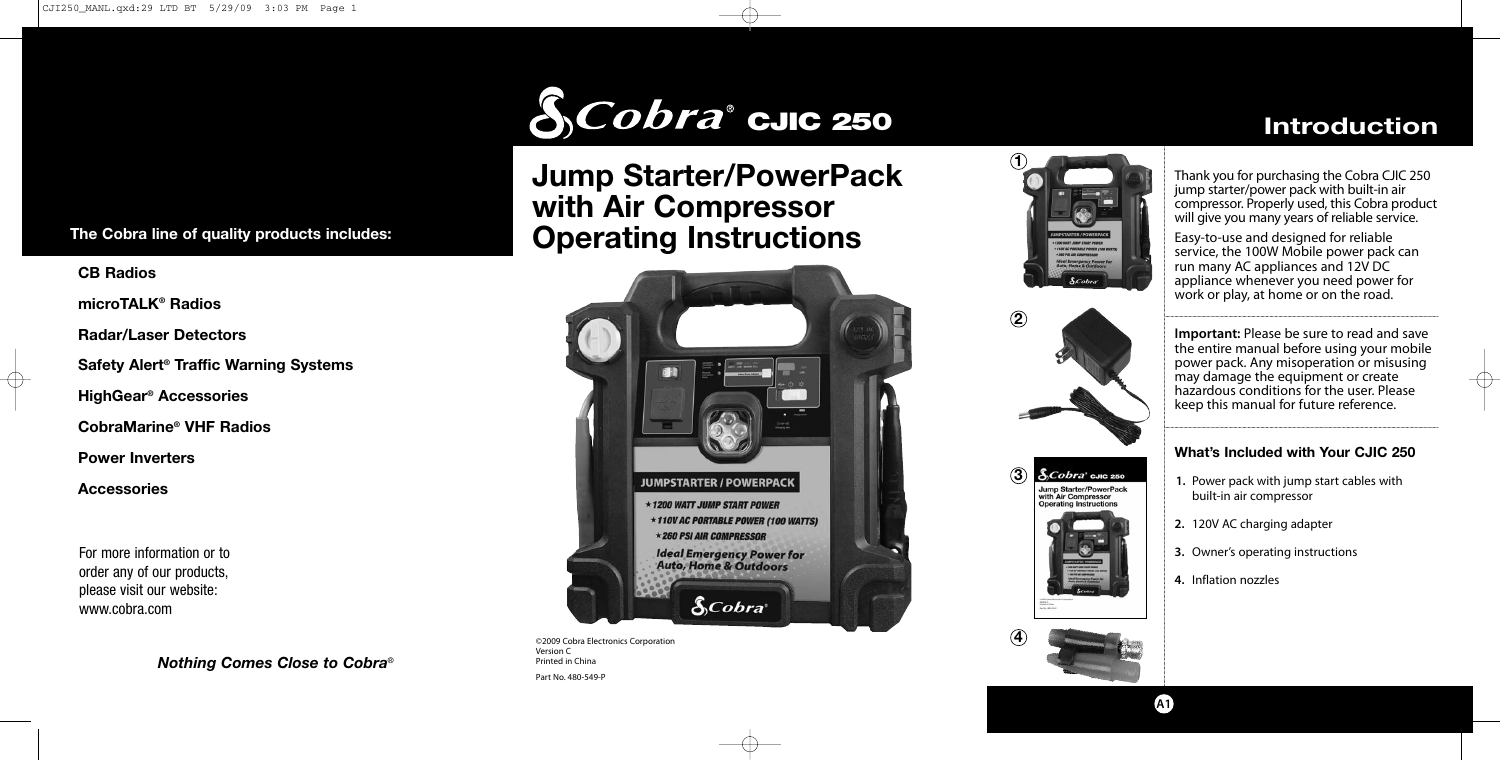# **Warranty and Trademark Acknowledgement**

#### **Buttons, Switches & Indicatiors**

- **1.** USB power port
- **2.** USB power indicator
- **3.** USB/LED power switch
- **4.** Charging indicator
- **5.** Charging jack
- **6.** Battery level indicators
- **7.** Battery level button
- **8.** Battery connection indicator
- **9.** Reverse polarity indicator
- **10.** 120V AC power switch
- **11.** 120V AC socket / cover
- **12.** LED work lights
- **13.** 12V DC socket / cover
- **14.** Jump start power switch
- **15.** Positive battery clamp (red)
- **16.** Negative battery clamp (black)
- **17.** Carry handle
- **18.** Fuse
- **19.** Air compressor
- **20.** Air compressor on/off switch
- **21.** Air compressor hose compartment

**Note:** See page 6 - 7 for more information on features.





#### **Customer Assistance**

Should you encounter any problems with this product, or not understand its many features, please refer to this owner's manual. If you require further assistance after reading this manual, Cobra Electronics offers the following customer assistance services:

#### **For Assistance in the U.S.A.**

Automated Help Desk English only. 24 hours a day, 7 days a week 773-889-3087 (phone).

**Customer Assistance Operators English and Spanish.** 8:00 a.m. to 5:30 p.m. Central Time, Monday through Friday (except holidays) 773-889-3087 (phone).

**Questions English and Spanish.** Faxes can be received at 773-622-2269 (fax).

**Technical Assistance English only.** www.cobra.com (on-line: Frequently Asked Questions). English and Spanish. productinfo@cobra.com (e-mail).

**For Assistance Outside the U.S.A.** Contact Your Local Dealer

©2009 Cobra Electronics Corporation 6500 West Cortland Street Chicago, Illinois 60707 USA www.cobra.com

#### **For Products Purchased in the U.S.A.**

Cobra Electronics Corporation warrants that its Cobra jump starter/power pack, and the component parts thereof, will be free of defects in workmanship and materials for a period of one year from the date of first consumer purchase. This warranty may be enforced by the first consumer purchaser, provided that the product is utilized within the U.S.A.

Cobra will, without charge, repair or replace, at its option, defective jump starter/power pack products or component parts upon delivery to the Cobra Factory Service department, accompanied by proof of the date of first consumer purchase, such as a duplicated copy of a sales receipt.

You must pay any initial shipping charges required to ship the product for warranty service, but the return charges will be at Cobra's expense, if the product is repaired or replaced under warranty. This warranty gives you specific legal rights, and you may also have other rights which may vary from state to state.

**Exclusions:** This limited warranty does not apply:

1. To any product damaged by accident.

2. In the event of misuse or abuse of the product or as a result of unauthorized alterations or repairs.

3. If the serial number has been altered, defaced, or removed.

4. If the owner of the product resides outside the U.S.A.

All implied warranties, including warranties of merchantability and fitness for a particular purpose are limited in duration to the length of this warranty. Cobra shall not be liable for any incidental, consequential or other damages; including, without limitation, to damages resulting from loss of use or cost of installation.

Some states do not allow limitations on how long an implied warranty lasts and/or do not allow the exclusion or limitation of incidental or consequential damages, so the above limitations may not apply to you.

**For Products Purchased Outside the U.S.A.** Please contact your local dealer for warranty information.

#### **Trademark Acknowledgement**

Cobra®, Nothing Comes Close to a Cobra® and the snake design are registered trademarks of Cobra Electronics Corporation, USA.

Cobra Electronics Corporation™ is a trademark of Cobra Electronics Corporation, USA.

**A2 A3**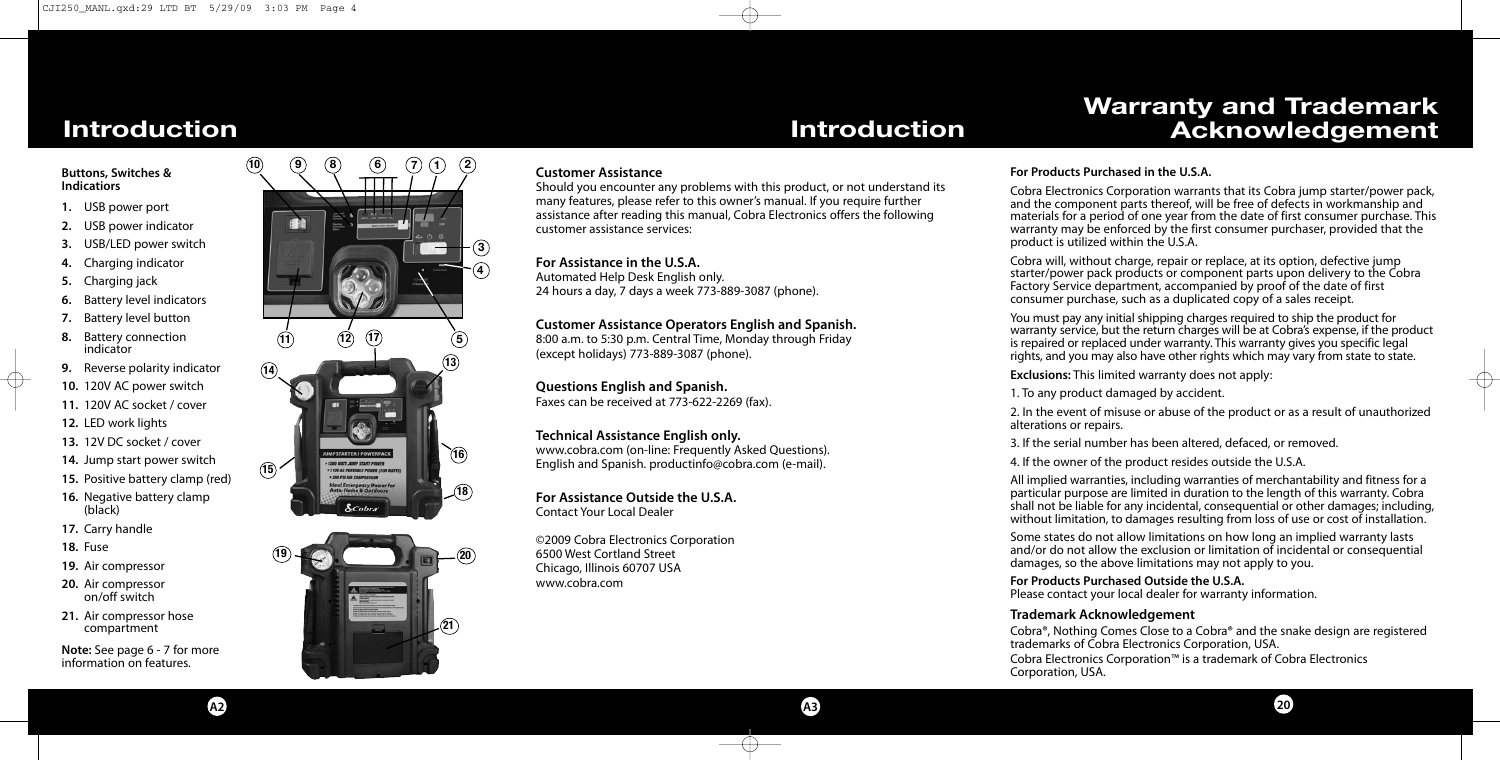# **How to Use Your Cobra CJIC 250**

| Our thanks to you |
|-------------------|
| What's included   |
|                   |
|                   |
|                   |
|                   |
|                   |
|                   |
|                   |
|                   |
|                   |
|                   |
|                   |
|                   |
|                   |
|                   |
|                   |
|                   |
|                   |
|                   |
|                   |
|                   |
|                   |
|                   |
|                   |
|                   |
|                   |

| Features of This Product                                                                  |
|-------------------------------------------------------------------------------------------|
| 100W AC output for operating<br>household appliances                                      |
| • 260 PSI air compressor                                                                  |
| • 12 Volt DC power outlet for DC<br>accessories & appliances                              |
| • LED super bright emergency<br>light                                                     |
| • 5V USB port to power up or<br>charge cellphones, PDAs or<br>consumer electronic devices |
| • 1200 Watt (300A) instant<br>starting power to start vehicles                            |
| · Rechargeable internal battery                                                           |
| • LED display indicates the<br>battery capacity                                           |

*• On/off safety switch • Heavy duty cables and clamps* ⊕

*• Reverse polarity connection indication & alarm*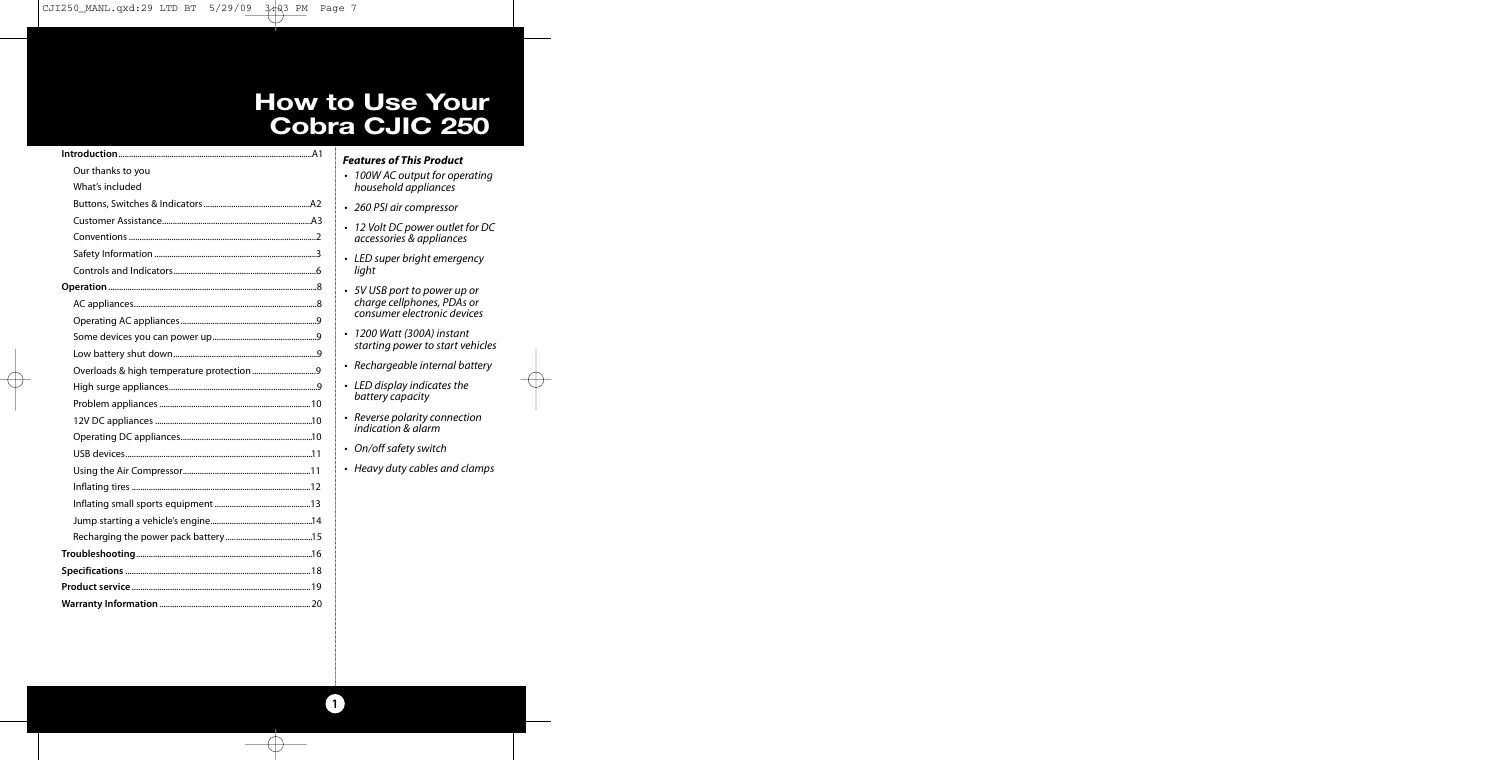**Important:** Please be sure to read and save the entire manual before using your mobile power pack. Any misoperation or misusing may damage the equipment or create hazardous conditions for the user. Please keep this manual for future reference.

#### **The following conventions are used in this manual:**

| $\mathbf{\Lambda}$ | <b>WARNING</b> Warnings identify conditions that could result in personal<br>injury or loss of life.                                                                                                                                                                              |
|--------------------|-----------------------------------------------------------------------------------------------------------------------------------------------------------------------------------------------------------------------------------------------------------------------------------|
|                    | CAUTION Cautions identify conditions or practices that could result<br>in damage to the unit or to the set of the set of the set of the set of the set of the set of the set of the set of the set of the set of the set of the s<br>in damage to the unit or to other equipment. |

**NOTE:** These notes describe an important action item or an item that you must pay attention to.

#### **Abbreviations and Acronyms:**

| A   | Ampere                     |
|-----|----------------------------|
| AC  | <b>Alternating Current</b> |
| Ah  | Amp-hours                  |
| DC  | Direct Current             |
| LED | light-emitting diode       |
| mA  | milli-Ampere               |
| v   | Volt                       |
| w   | Watt                       |

#### **Important Safety Instructions**

#### **WARNING: Charge unit fully prior to use.**

Keep unit clear of fire and water. The 100W mobile power pack is not intended for use in connection with life support systems or other medical equipment or devices.

#### **A WARNING: Shock hazard.**

Keep away from children. The power pack generates the same potentially lethal AC power as a normal household wall outlet. Do not insert foreign objects into the AC outlet, the DC power pack socket, the jump start cable port, or the ventilation hole, do not expose this product to water, rain, snow, condensation, or spray. Do not open the power pack expect to replace the internal battery. Have a qualified technician perform any service work.

#### **WARNING: Explosion hazard**

Do not use this product where there are flammable fumes or gases, such as in the bilge of a gasoline-powered boat, or near propane tanks. Do not use this product in an enclosure containing automotive-type lead-acid batteries. These batteries, unlike the sealed AGM battery in power pack, vent explosive hydrogen gas which can be ignited by sparks from electrical connections. When working on electrical equipment, always ensure someone is nearby to help you in an emergency.

#### **WARNING: Heated surface**

Ensure at least 2" (5cm) air space is maintained on all sides of the power pack. During operation, keep away from materials that may be affected by high temperatures such as blankets, pillows and sleeping bags.

#### **WARNING: Fire hazard**

Never allow jump start cables' red and black clamps to touch each other or another common metal conductor. This could cause damage to the unit and/or create a sparking/explosion hazard. Always disconnect the jump start cables from the unit after use and clip the plastic guard over the jump start cable port.

Jump start cable clamps must be connected positive to positive (red clip to battery "+") and negative to negative (black clip to battery "-"or engine ground). A reverse polarity connection (positive to negative) may cause damage to the unit and/or create a sparking/explosion hazard.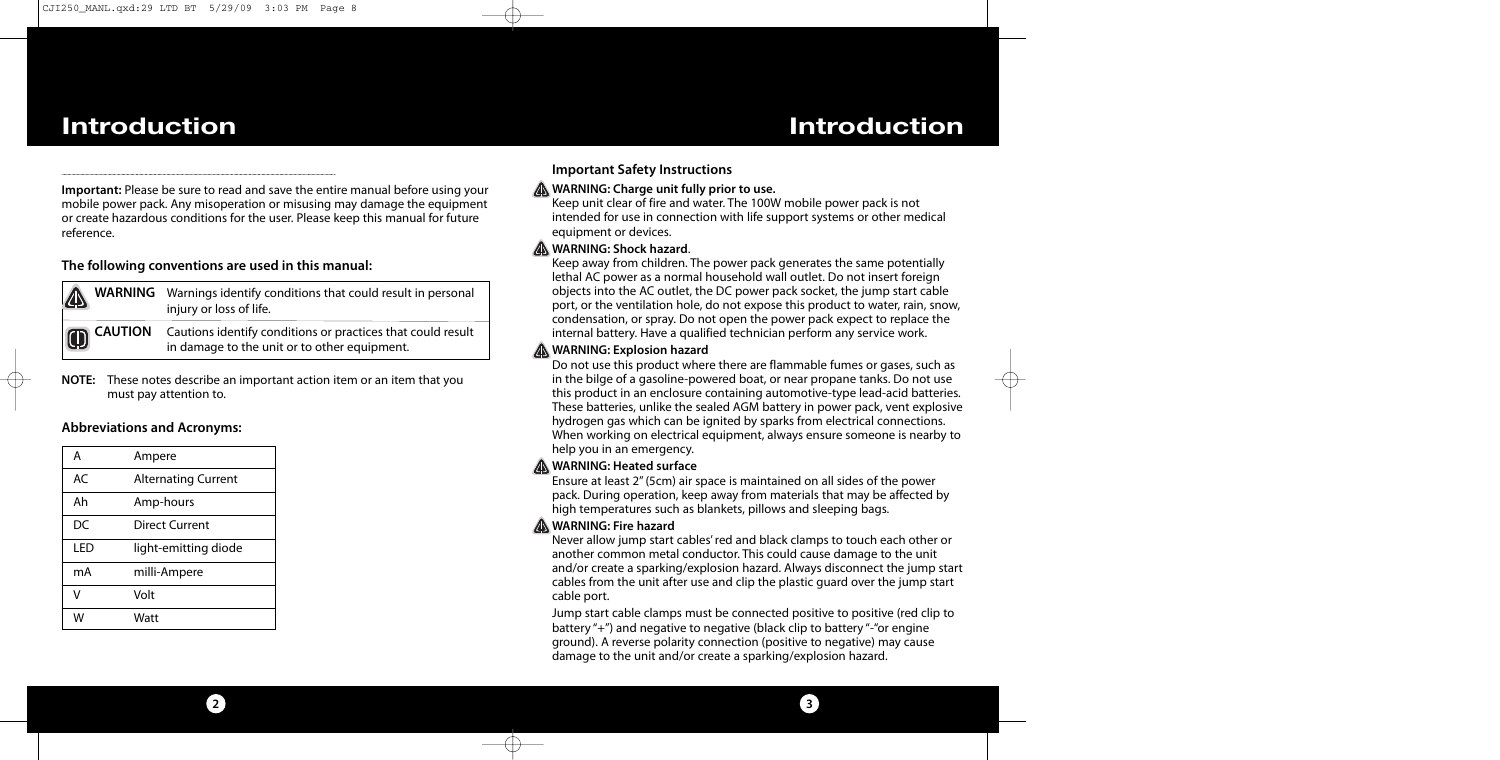### **WARNING: Fire hazard**

The jump start feature is designed for short term operation only- less than 5 seconds. Operating the jump start feature for more than 5 seconds may cause damage to the unit. Allow the power pack to cool down for at least 3 minutes after each jump start.

### **WARNING: Risk of explosion, fire or burns**

The battery terminals exposed at the jump start cable port have enough energy present to cause a spark, creating an explosion hazard, or to cause burns if a metal object contacts both terminals. Always clip the plastic guard over the port when not in use.

## **CAUTION: Equipment damage**

Do not expose the power pack to temperatures over 104° F(40° C) or under 14° F(-10° C).

## **Precautions when working with batteries**

## **AWARNING: Explosion and fire hazard**

- 1. Follow all instructions published by the battery manufacturer and the manufacturer of the equipment in which the battery is installed.
- 2. Make sure the area around the battery is well-ventilated.
- 3. Never smoke or allow a spark or flame in vicinity of the engine or batteries.
- 4. Be careful not to drop a metal object on the battery or allow a metal tool to simultaneously touch the positive and negative cable ends or battery terminals. It might spark or short-circuit the battery or other electrical parts and cause an explosion.
- 5. Remove personal metal items such as rings, bracelets, necklaces, and watches when working with batteries. Batteries produce a short-circuit current high enough to weld a ring or other similar objects to metal, causing a severe burn.
- 6. If you need to remove a battery, always remove the negative terminal from the battery first. Make sure all accessories are off so you don't cause an arc.

**4 5**

- 7. Someone should be within range of your voice, or close enough to come to your aid when you work near batteries.
- 8. Have plenty of fresh water, soap and a supply of baking soda on hand in the area of the batteries in case of contact with battery acid. Baking soda neutralizes lead acid battery electrolyte.
- 9. The product is supplied with a rechargeable, sealed lead acid battery. This battery is self contained and not consumer replaceable. Batteries must be disposed of properly when they no longer hold a charge. Proper charging practices will increase the life of the batteries.

For information on battery recycling call toll free 800-822-8837.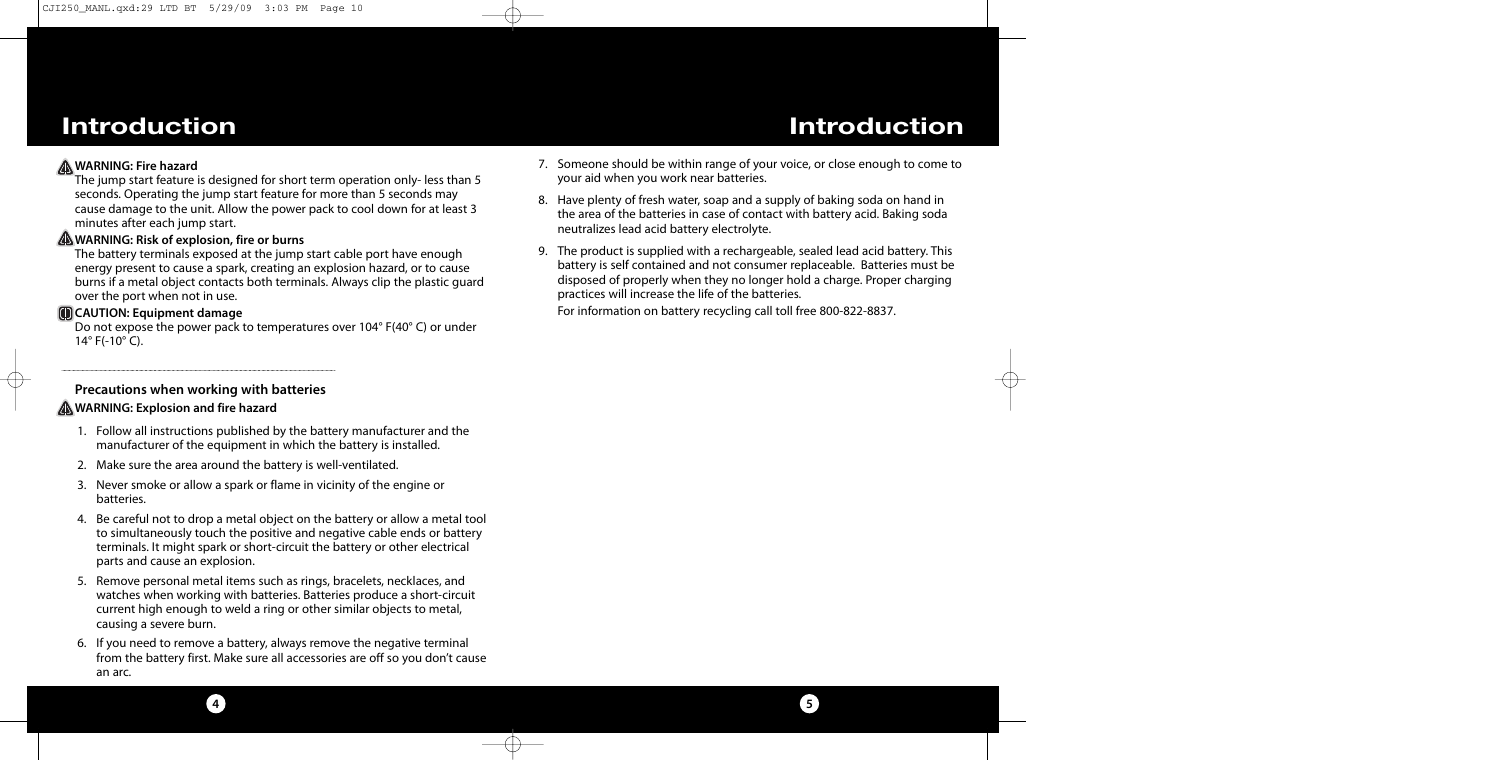| <b>Controls and Indicators:</b> |                                                                                                                                                                                                     |  |
|---------------------------------|-----------------------------------------------------------------------------------------------------------------------------------------------------------------------------------------------------|--|
| 1. USB power port               | Provides 5 volts output for consumer<br>electronics devices.                                                                                                                                        |  |
| 2. USB power indicator          | Illuminates when USB port is in use.                                                                                                                                                                |  |
|                                 | 3. USB/LED power switch If the switch is flipped left, the USB port can<br>provide power. Flipped right, the white LED lamps<br>illuminate. Center position, the USB port and LED<br>lamps are off. |  |
| 4. Charging indicator           | 2-color LED indicator. When the battery is being<br>charged, this LED indicator lights red, when the<br>battery is fully charged, the LED indicator lights<br>green.                                |  |
| 5. Charging jack                | Charge the battery in the unit by inserting the<br>connector from the AC charging adapter into this jack.                                                                                           |  |

6. Battery level indicators:

| <b>Battery Value</b>                                                           | <b>Display Mode</b>                      |  |
|--------------------------------------------------------------------------------|------------------------------------------|--|
| U < 12.2V                                                                      | Only red LED indicator lights.           |  |
| 12.2V <u<12.4v< td=""><td>Red and yellow LED light.</td></u<12.4v<>            | Red and yellow LED light.                |  |
| 12.4V <u<12.6v< td=""><td>Red, yellow and one green LED light.</td></u<12.6v<> | Red, yellow and one green LED light.     |  |
| U > 12.6V                                                                      | Red, yellow and two green LED all light. |  |

**Note:** It is recommended that you should check the battery voltage every 30 minutes during charging.

- 7. Battery level button When pressed, indicates the battery charge levels.
- Green LED indicates connection to a battery<br>is correct. 8. Battery connection<br>indicator

| 9. | Reverse polarity<br>indicator  | Red LED indicates jump start connection to battery<br>is incorrect.                                                                                                                                                                                       |
|----|--------------------------------|-----------------------------------------------------------------------------------------------------------------------------------------------------------------------------------------------------------------------------------------------------------|
|    | 10. 120V AC power<br>switch    | When this switch is on, the 120V AC is available at<br>the 120V AC socket.                                                                                                                                                                                |
|    | 11. 120V AC socket             | Power outlet for AC accessories.                                                                                                                                                                                                                          |
|    | 12. LED lights                 | Four white LED lights for emergency use.                                                                                                                                                                                                                  |
|    | 13. 12V DC socket              | Easy-access output port to charge 12V accessories.                                                                                                                                                                                                        |
|    |                                | Note: The unit contains 15A fuse for over current protection.                                                                                                                                                                                             |
|    | than 8A.                       | <b>Note:</b> It is recommended that you use the unit to power 12V accessories less                                                                                                                                                                        |
|    | 14. Jump start power<br>switch | Turn this switch after connecting to vehicle to<br>jump start battery.                                                                                                                                                                                    |
|    | 15. Red battery clamp          | Positive connector for jump starts.                                                                                                                                                                                                                       |
|    | 16. Black battery clamp        | Negative connector for jump starts.                                                                                                                                                                                                                       |
|    |                                | Note: Be sure that the jump start switch is in off position prior to connecting<br>clamps to vehicle's battery. Attach clamps properly to battery (red to positive post,<br>and black to negative chassis ground) before turning jump start switch to on. |
|    | 17. Portable handle            | For convenient handling of unit.                                                                                                                                                                                                                          |
|    |                                | 18. AC charging adapter: Input voltage: 120V AC<br>Output voltage: 13.5V DC<br>Input current: 0.3A                                                                                                                                                        |
|    | 19. 260 PSI air<br>compressor  | Use to inflate tires and small sports equipment.                                                                                                                                                                                                          |

**Note:** It is recommended that you charge the interior battery using the AC charging adapter, which offers charge protection.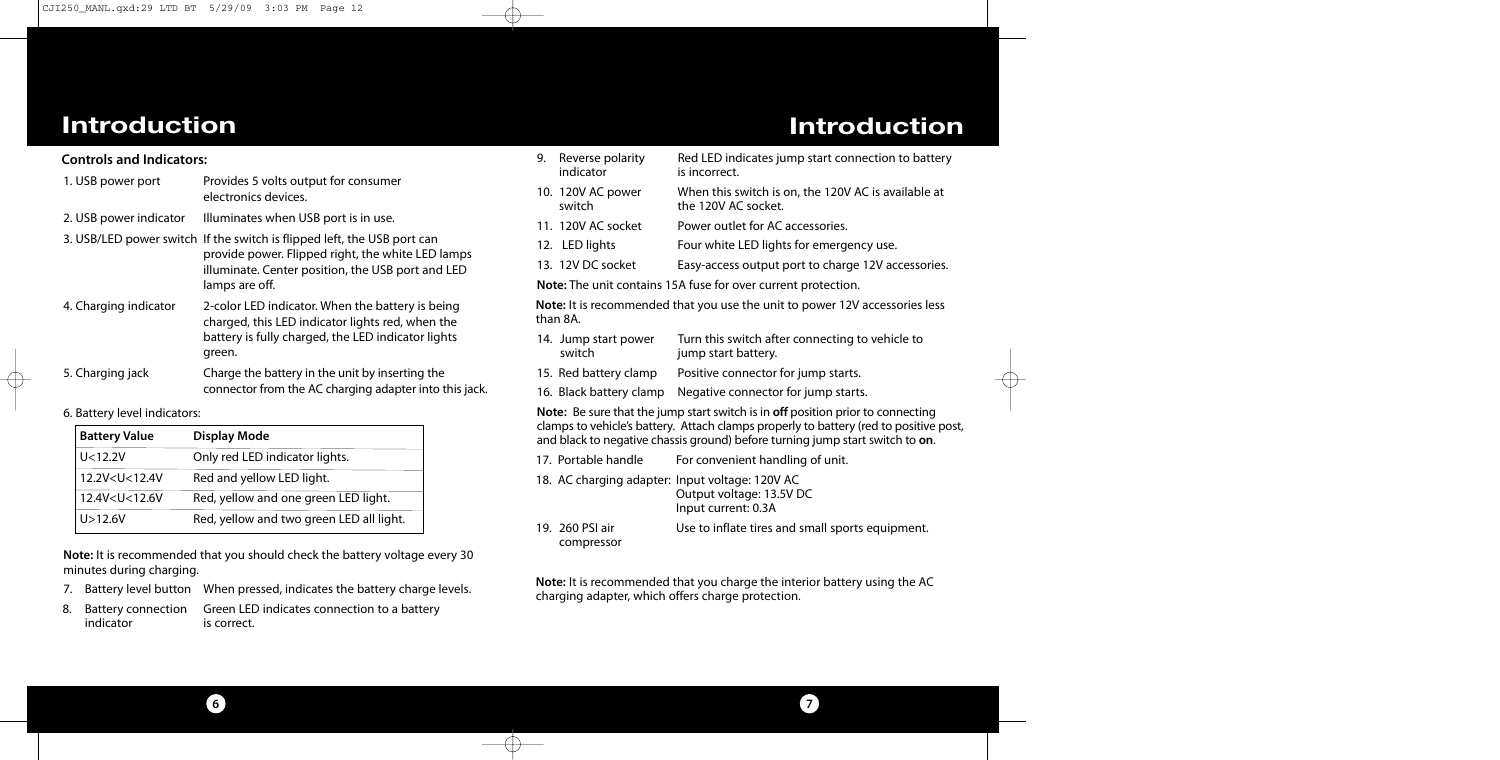# **Operation**

# **Operation**

- **TRICAUTION:** Read all operating instructions before operating the power pack. The power pack is not intended for use as a UPS (Uninterruptible Power Supply). The unit should be operated only in locations that meet the following requirements:
	- Dry Don't allow water or other liquids to drop or splash on the unit.
	- Cool Ambient air temperature should be between -10° and 40° C (14° and 104° F) – the cooler the better within this range.
	- Ventilated Leave at least 2" (5 cm) clearance around the unit for air flow. Ensure that the ventilation openings are not obstructed.
	- Safe Do not operate the unit in the same compartment as batteries or in any compartment capable of storing flammable liquids like gasoline.
	- Protect from Do not operate the unit where it will be exposed to battery battery gases gases. These gases are very corrosive and prolonged exposure will damage the power pack

### **AC appliances**

The power pack has one grounded AC power outlet for use with AC appliance. You can either plug the appliance directly into the AC outlet or you can use an AC power bar to increase the number of outlets available.

However, for continuous operations, the combined loads must be less than 80W. The less wattage used, the longer the power pack will operate before recharging is required.

#### **Operating range:**

• 80 watts or less for continuous operation

**8**

• 100 watts for 5-minute operation

Some appliance may be difficult or impossible to operate from the power pack. They may have high surge requirements or may be incompatible with the output waveform of the power pack. See "High Surge Appliances" and "Trouble Appliances" (page 10).

**NOTE:** To determine required wattage for a device, look up required Amps a device is rated. This Amperage is found on device I.D. tag in back of the unit. Multiply Amps X Volts = Watts.

#### **Some devices you can power up:**

- 13" TV (80W)
- Video Game System (20W)
- Weather Radio (10W)

### **Operating AC appliances**

- 1. Check battery status to ensure the battery is fully charged.
- 2. Open the AC Outlet cover.
- 3. Turn the AC socket switch ON.
- 4. Plug the AC appliance into AC outlets.
- 5. Turn the AC appliance ON.
- 6. Recharge the power pack immediately after use. See "recharging the power pack battery" (page 12).

#### **Low battery shut down**

Unit will automatically shutdown when the battery reaches 10.0V DC. You must turn off the AC power switch and charge the battery.

#### **Overload and high temperature protection**

In the event of an overload  $(>100W)$  or overheating, the power pack automatically shuts down power to the AC outlets. If, after a while the audible warning is ignored and a manual reset is not performed, the unit will do a complete shutdown automatically.

#### **High surge appliances**

The wattage rating of AC appliance is the average power used by the appliance. Appliances such as televisions, computer monitors and appliances with motors consume much more power than their average rating when they are first switched on.

Although power pack can supply momentary surge power up to 400W, some appliances may exceed the capabilities of the power pack and trigger the inverter's safety overload shutdown circuit.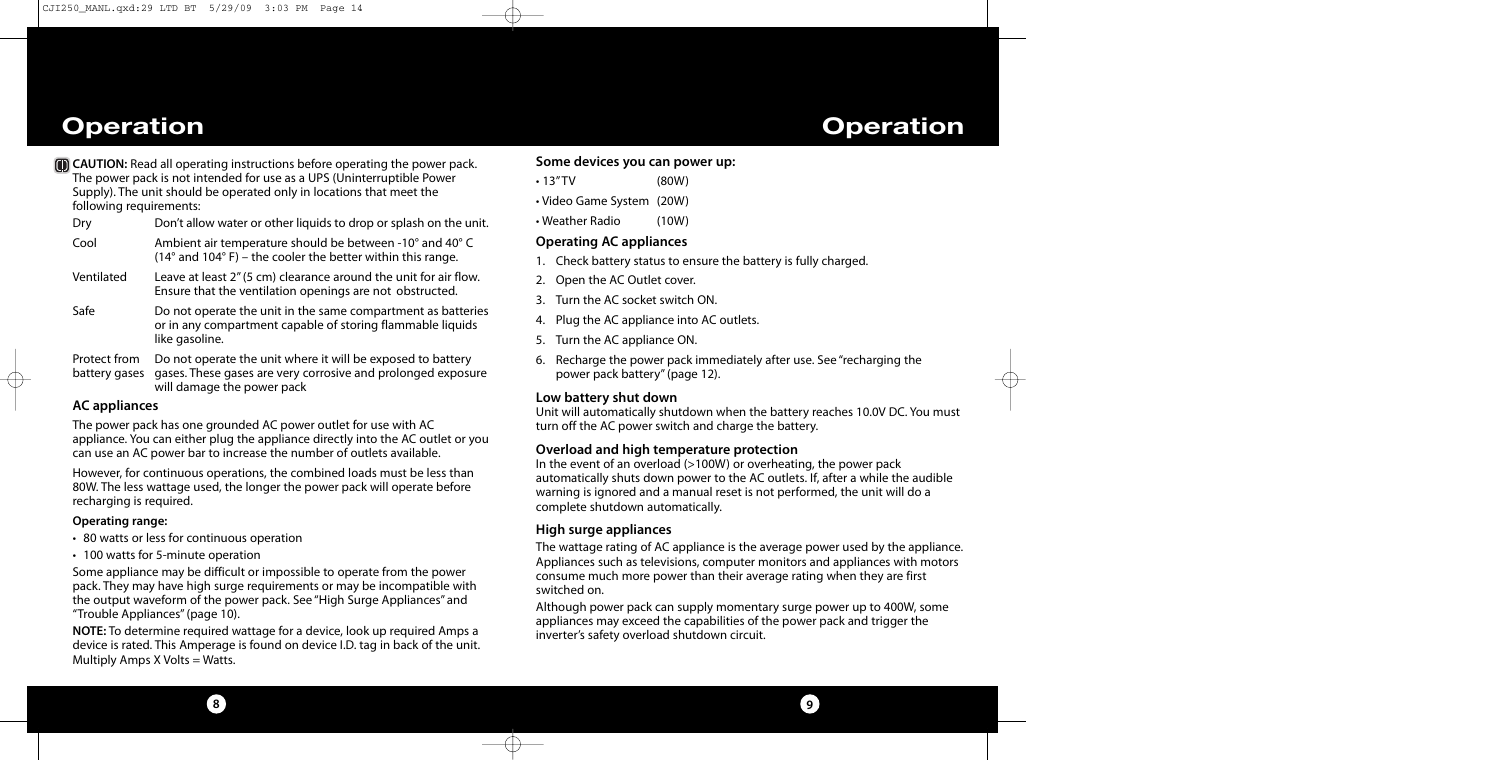# **Operation Operation**

#### **Problem appliances**

The output of the power pack inverter is non-sinusoidal. Some equipment may be damaged by the inverter's modified sine wave output (non-sinusoidal). Some appliance, including the types listed below, may be damaged if they are connected to the inverter.

- Electronics that modulate RF (radio frequency) signals on the AC line will not work and may be damaged.
- Speed controllers found in some fans, power tools, kitchen appliance, and other loads may be damaged.
- Some chargers for small rechargeable batteries can be damaged.
- Metal halide arc (MHI) lights can be damaged.

**Note:** If you are unsure about powering any device with the power pack, contact the manufacturer of the device to determine whether it is compatible with the modified sine wave output.

### **12V DC appliances**

The power pack can operate one 12V DC auto, RV, marine, or other portable DC appliance that draws 10 amps or less from its DC socket. The combined load must not exceed 120 W, The less combined wattage used, the longer the power pack will operate before recharging is required.

## **Operating DC appliances:**

1. Check battery status to ensure the battery is fully charged.

- 2. Open the DC socket.
- 3. Plug the DC appliance into the DC socket.
- 4. Turn the DC appliance ON.
- 5. Recharge the power pack immediately after use.

#### **USB Devices**

The power pack can charge or power one USB-chargeable device through its USB port. Compatible devices include most MP3 players, PDAs, digital cameras, and camcorders that have internal batteries which can be charged via the USB port of a desktop/laptop computer.

USB-chargeable devices usually include a special USB cable (not supplied) that attaches one end to the USB port and the other end to the device.

## **Using the Air Compressor**

## **Warning: Fire Hazard**

The compressor is designed for short-term operation only. Operating the compressor over an extended period of time will cause the compressor unit to overheat, which could lead to fire. Allow the compressor to cool down for 10 minutes after each 10 minutes of continuous operations.

## **Warning: Fire Hazard**

Do not leave the compressor unattended while in operation. Keep out of reach of children.

## **Warning: Risk of personal injury or damage of equipment**

Do not exceed the recommended pressure of either the compressor or the object being inflated. The compressor is capable of inflating to 260 PSI. If the recommended pressure is exceeded, an explosion may result.

## **Warning: Risk of personal injury or damage of equipment**

If the power pack with air compressor shuts off due to an over-temperature condition, turn OFF the compressor switch and allow the compressor to cool for 15 minutes before re-starting. If the power switch is not turned off, the compressor will automatically turn itself on when it reaches an acceptable operating temperature. If left unattended, it is possible that the unit can overinflate the object being inflated and create an explosion hazard.

### **Caution: Equipment damage**

The power pack with air compressor cannot be used to inflate large capacity inflatables such as float tubes, large air mattresses, transport truck tires, and inflatable boats. These types of products require extended inflating times, which may damage the compressor.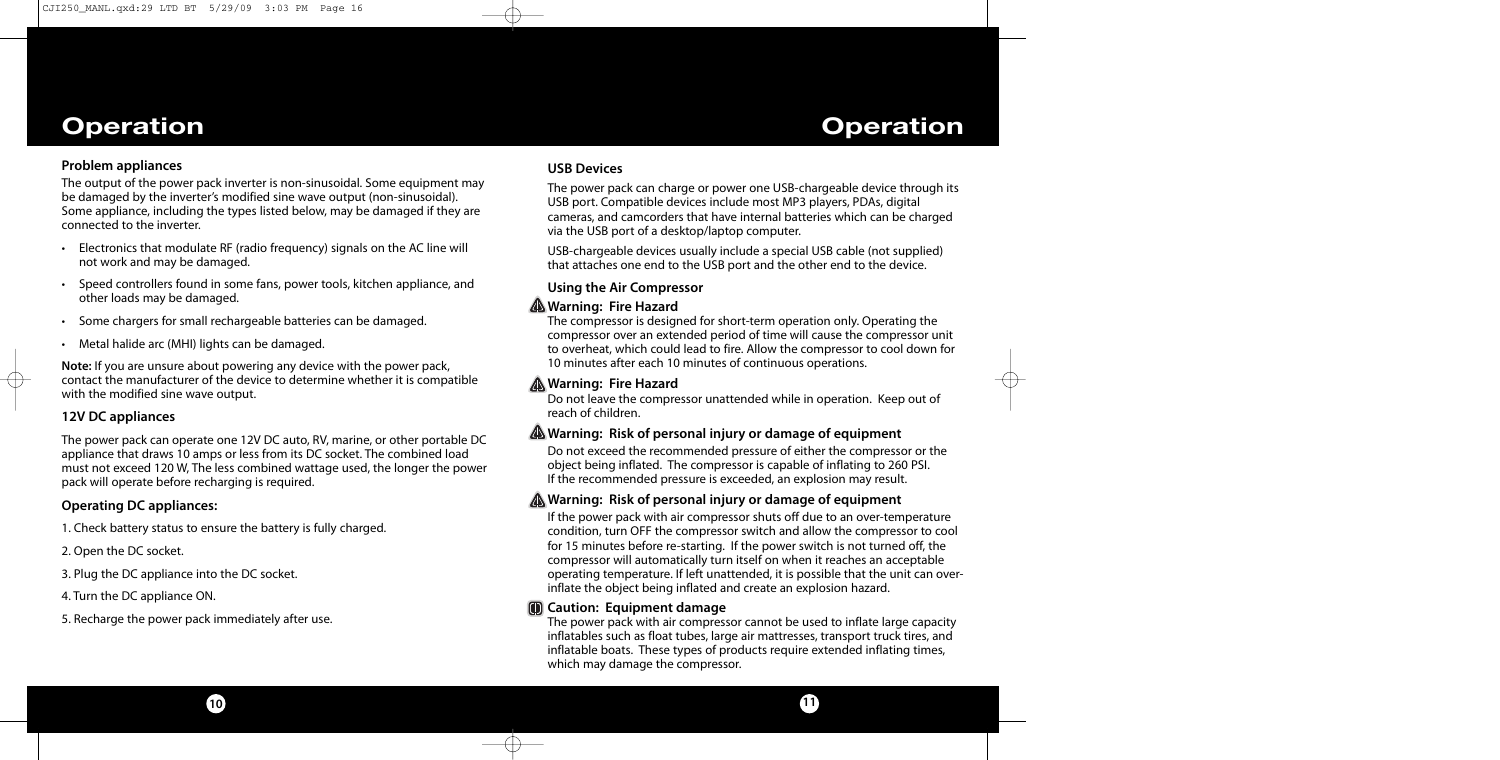# **Operation Operation**

### **Inflating tires**

# **Caution:**

If the pressure gauge on the compressor indicates more than twice the recommended pressure for the object you are inflating and you have only started to inflate the object, the valve connector is incorrectly connected to the valve stem. This may damage the power pack with air compressor. Remove and reattach the valve connector to the valve stem.

## **To inflate your vehicle, motorcycle, or bicycle tires:**

- 1. Locate valve connector.
- 2. Remove from storage and uncoil hose.
- 3. Remove valve stem cap from tire to be inflated.
- 4. Put the thumb latch in the OPEN position.
- 5. Insert the desired adapter into the valve connector.
- 6. Place valve connector firmly and completely over valve stem on the tire.
- 7. Press the thumb latch toward the house until it locks into the closed position.
- 8. Insert into the valve receptacle on the item to be inflated.
- 9. Press the compressor switch to turn the compressor ON.
- 10. Inflate to desired pressure.
- 11. Press the compressor switch to turn the compressor OFF.
- 12. Remove the valve connector from the valve receptacle.
- 13. Put the thumb latch in the OPEN position.
- 14. Remove the adapter.
- 15. Double-check the air pressure with a pressure gauge.
- 16. Replace valve stem cap.
- 17. Store the valve connector.

# **Inflating small sports equipment**

You can use the compressor to inflate small sports equipment such as balls (soccer balls and footballs.)

# **Caution:**

The unit cannot be used to inflate large capacity inflatables such as float tubes, large air mattresses, transport truck tires, and inflatable boats. These types of products require extended inflating times, which may damage the compressor.

# **To inflate small sports equipment:**

- 1. Choose the appropriate nozzle adapter.
- 2. If an adapter is required, insert the nozzle adapter into the valve connector, turning it clockwise to tighten, and close the thumb latch.
- 3. Place the valve connector fully on the valve stem or into the valve receptacle on the item to be inflated.
- 4. Turn the compressor ON and inflate to appropriate pressure.
- 5. Turn the compressor OFF before removing valve connector from the valve stem.
- 6. Remove nozzle adapter from the valve connector and store in storage compartment of Accessory Bag.

# **Caution:**

Allow the compressor to cool down for 10 minutes after each 10 minutes of continuous operation. Repeat if necessary.

**13**

**Note:** Leave the thumb latch in the open position for storing to relieve pressure on the internal mechanism.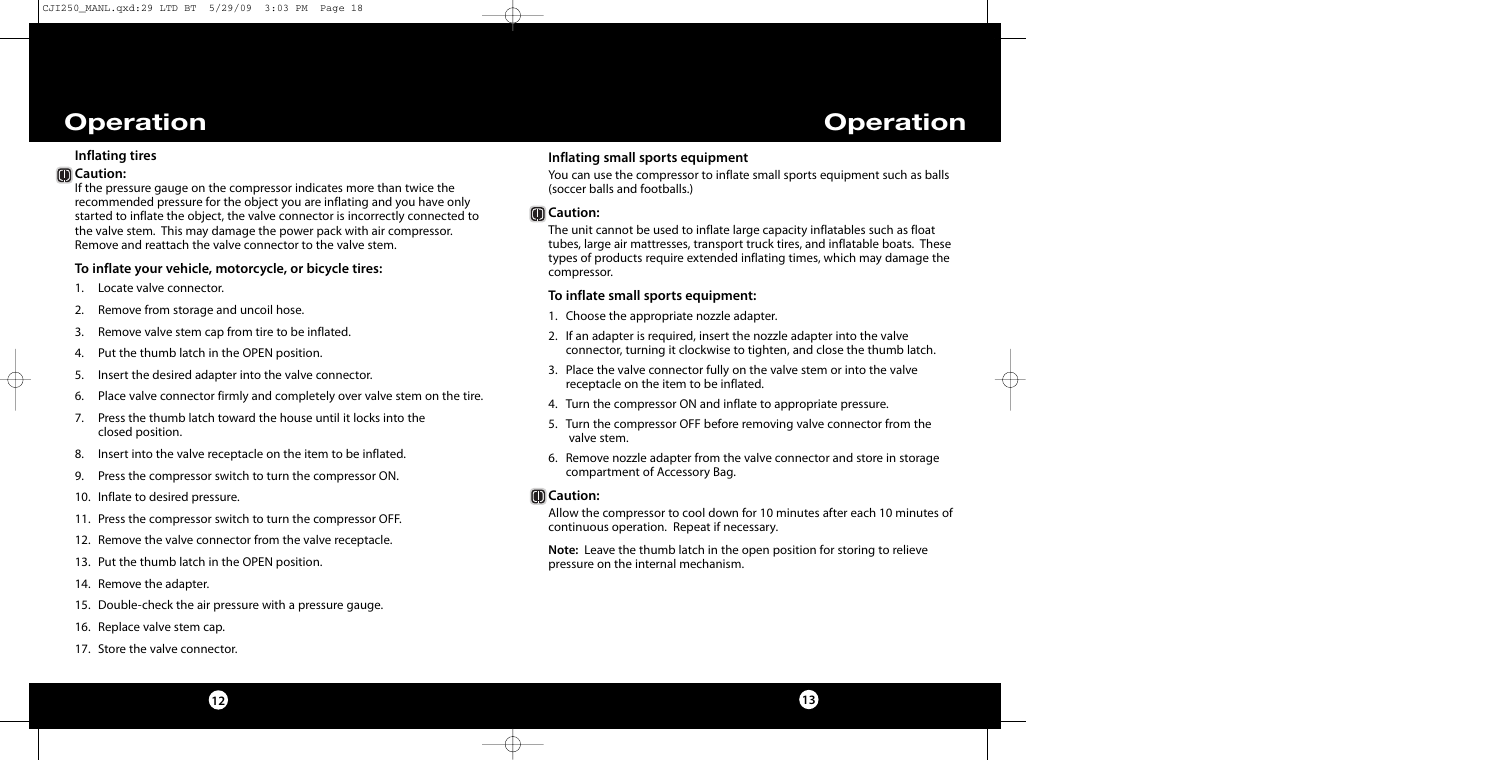# **Operation**

## **Jump starting a vehicle's engine**

You can use the power pack to jump start a vehicle (or boat engine) that has a 12V starting battery using the jump start cables supplied with the unit.

## **WARNING: Fire Hazard**

A reverse polarity connection may cause damage to the unit and/or create a sparking/explosion hazard. Never allow cables' red and black clamps to touch each other or another common metal conductor. The connection of the cables to the vehicle's battery terminals must be positive to positive (red clamp to battery "+") and negative to negative (black clamp to battery "-" or vehicle chassis).

**NOTE:** Carefully follow these instructions for jump starting your vehicle as they may be different from the instructions supplied with other jump start products or cables.

### **To jump start a vehicle:**

- 1. Turn off the vehicle and all accessories.
- 2. Place the unit on a flat and stable surface near the battery which need to be started. Ensure that the unit's jump start power switch is "OFF".
- 3. Connect the red positive  $(+)$  clamp of the cables to the positive  $(+)$ terminal of the engine battery.
- 4. Connect the black negative (-) clamp of the cables to the engine block, cylinder head, or other stationary heavy metal part of the motor. If the red "Reverse Polarity" LED illuminates, then reverse polarity has been detected. Correct polarity must be established before proceeding. Disconnect the jump starting clamps from the vehicle's battery and repeat steps (3) and (4).
- 5. Switch on the jump start power switch. Before starting the engine, make sure the jumpstarter pack and the cables are clear of the metal parts and other moving things.
- 6. Crank the engine for 5 seconds or until it starts, whichever is first.

**14**

## **A WARNING: Fire hazard**

Do not try to start the engine for more than 5 seconds. The jump start feature is designed for short term operation only. Operating the jump starting feature for more than 5 seconds may cause damage to the unit. Allow the unit to cool down for at least 3 minutes after each start attempt.

## **To jump start a vehicle** *continued***:**

- 7. Switch off the jump start power switch.
- 8. Remove the red positive  $(+)$  clamp and then the black negative  $(-)$  clamp.

**Operation**

## **Recharging the power pack battery**

**C** CAUTION: Do not operate AC or DC appliance while the power pack is being charged.

# **Charging with the AC charging adapter**

Using the AC charging adapter is the simplest method for recharging the battery. While charging from an AC source, the charging status LED indicator will light red. When the battery has reached capacity, the indicator will light orange. Charging when the battery is fully discharged takes around 23 hours.

**NOTE:** Recharge the 100W mobile power pack as soon as possible after each use. When not used the power pack, it should be recharged every 3 months!

## **To recharge with AC charger:**

- 1. Turn the rotary switch to the "OFF" position.
- 2. Plug AC charging adapter into charging jack on the front of the unit.
- 3. Plug AC charging adapter into 120V AC electrical outlet.
- 4. Continually charge until the battery is fully charged; for about 23 hours.
- **CAUTION:** The 23-hour charging time for the unit assumes that there is 120V at the AC wall outlet. If the voltage is less than 120V AC, it may take more than 23 hours to fully recharging. Once fully charged, the charging current automatically reduces to a floating charge mode, and the unit may be left permanently connected to the AC charger.

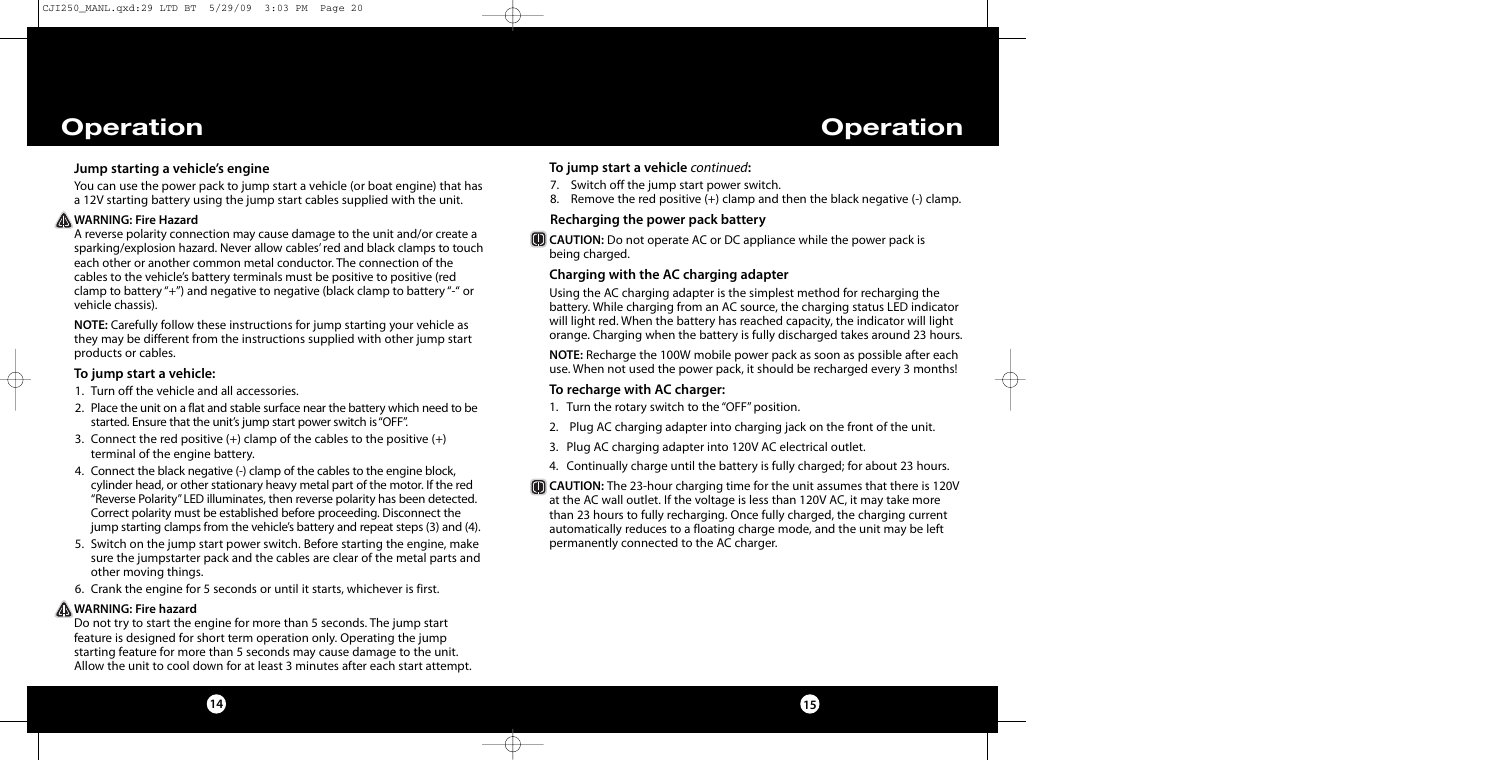# **Troubleshooting**

# **Troubleshooting**

#### **Buzzing in audio systems and radios**

Some inexpensive stereo systems and AM-FM radios have inadequate internal power supply filtering and "buzz" slightly when powered by the power pack. Generally, the only solution is an audio product with a higher quality filter.

#### **Television interference**

The power pack is shielded to minimize its interference with TV signals. However, with weak TV signals interference may be visible in the form of lines scrolling across the screen. The following should minimize or eliminate the problem:

- Increase the distance between the inverter and the TV, antenna and cables.
- Adjust the orientation of the inverter television, antenna and cables.
- Maximize TV signal strength by using a better antenna and use shielded antenna cable where possible.

#### **WARNING: Electric shock hazard**

Do not remove the cover of the unit or disassemble. The unit does not contain any internal user-serviceable parts and attempting to service the unit yourself could result in electrical shock or burn.

| Problem                                                                                                               | Cause                                                                                        | <b>Solution</b>                                                                                                                                                                                                             |
|-----------------------------------------------------------------------------------------------------------------------|----------------------------------------------------------------------------------------------|-----------------------------------------------------------------------------------------------------------------------------------------------------------------------------------------------------------------------------|
| The power pack can not jump<br>start vehicle                                                                          | The battery in the power pack<br>is not fully charged                                        | Charge it for at 23 hours                                                                                                                                                                                                   |
|                                                                                                                       | The engine start capacity<br>exceeds the power pack jump<br>start capacity.                  |                                                                                                                                                                                                                             |
|                                                                                                                       | The power pack's battery has<br>been damaged                                                 | Replace the power pack's<br>battery (consult service<br>ltechnician).                                                                                                                                                       |
| The charging status LED<br>indicator does not light.                                                                  | No AC power at the AC wall<br>outlet.                                                        | Ensure power is available at the<br>AC wall outlet.                                                                                                                                                                         |
|                                                                                                                       | AC charging adapter is faulty.                                                               | Replace 120V AC charger                                                                                                                                                                                                     |
| The charging status LED<br>indicator still lights red and has<br>not charged to steady after 50<br>hours of charging. | The AC charger's output is too<br>low.                                                       | Replace the AC charger                                                                                                                                                                                                      |
| The AC appliance does not<br>operate; audible alarm is not<br>sounding.                                               | AC appliance rated more than<br>80W, the safety overload has<br>tripped.                     | Use AC appliance with a power<br>rating less than 80W.                                                                                                                                                                      |
|                                                                                                                       | AC appliance rated less than<br>80W, high starting surge has<br>tripped the safety overload. | AC appliance may exceed the<br>power pack's surge capability.<br>Use an AC appliance with a<br>starting surge within the power<br>pack surge rating.                                                                        |
|                                                                                                                       | Battery has discharged to 10V Recharge the battery.                                          |                                                                                                                                                                                                                             |
|                                                                                                                       | Inverter has overheated due to<br>poor ventilation or excessively                            | Allow the power pack to cool for<br>15 minutes or more. Clear<br>warm environmental condition. blocked fan opening or remove<br>objects covering the unit, then<br>restart the power pack. Move to<br>a cooler environment. |
| Run time for appliance is less<br>than expected.                                                                      | Internal battery is not fully<br>charged,                                                    | Recharge using the AC charger,<br>until the charging status LED<br>indicator light green.                                                                                                                                   |
|                                                                                                                       | AC appliance power<br>consumption is higher than<br>expected.                                | Check AC appliance power or<br>wattage rating (or current draw<br>for 12V DC appliance).                                                                                                                                    |